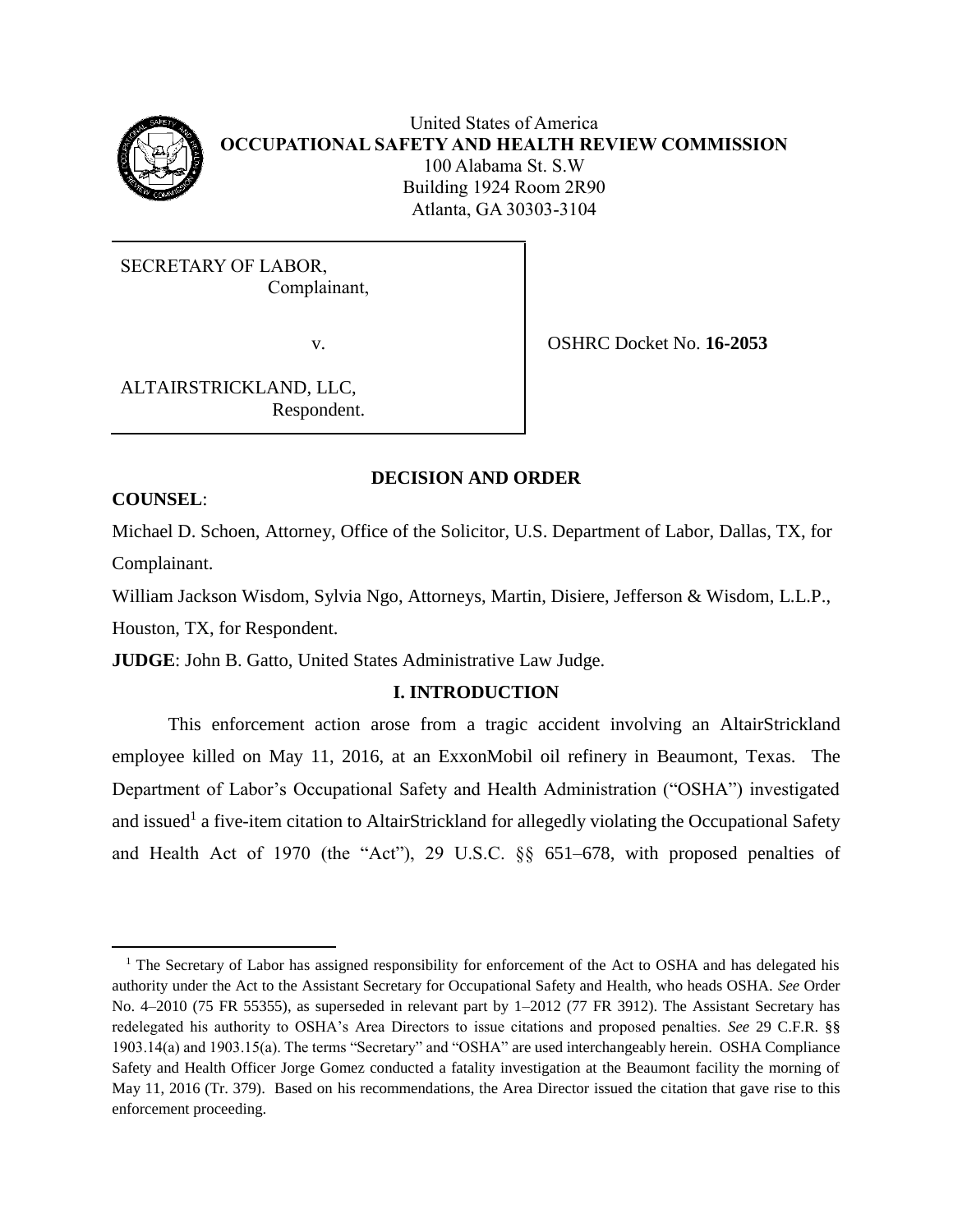\$62,355.00.<sup>2</sup> After AltairStrickland timely contested the citation, the Secretary filed a formal complaint<sup>3</sup> with the Commission charging AltairStrickland with violating the Act and seeking an order affirming the citation and proposed penalties. A bench trial was held in Houston, Texas.

There is no dispute that jurisdiction of this action is conferred upon the Commission by section 10(c) of the Act, 29 U.S.C. § 659(c), that AltairStrickland is an employer engaged in a business affecting commerce within the meaning of section 3(5) of the Act, 29 U.S.C. § 652(5) (Compl. ¶¶ I-II; Answer ¶¶ I-II; Pretrial Order, Attach. C ¶¶ I-II). Pursuant to Commission Rule 90(a), after hearing and carefully considering all the evidence and the arguments of counsel, the Court issues this Decision and Order, which constitutes its final disposition of the proceedings. If any finding is in truth a conclusion of law, or if any stated conclusion is in truth a finding of fact, it shall be deemed so. For the reasons indicated infra, the Court **VACATES** the remaining citation items.

#### **II. BACKGROUND**

ExxonMobil contracted with AltairStrickland, an industrial engineering company, to remove a heat exchanger at its refinery in Beaumont, Texas, which weighed approximately 24,000 pounds (Tr. 77, 91, 98). Hector Barron was the foreman in charge of AltairStrickland's crew, which consisted of two of his brothers, the Decedent and Jorge Barron, as well as Osiel Rocha, Horacio Tovar, Jose Duran, and Victor Buchot (Tr. 93-94). Foreman Barron conducted a toolbox safety meeting with his crew on May 10, 2016, between 8:00 and 8:30 p.m., and reviewed the job safety analysis (JSA) form prepared by Jose Duran, which the crew members signed (Tr. 131-132). Christopher Laster, a safety manager for AltairStrickland at the time of the accident, also reviewed the JSA for the May 10-11 shift (Tr. 296, 300).

 $\overline{a}$ 

<sup>&</sup>lt;sup>2</sup> Item 1 of the citation alleged a serious violation of section 29 C.F.R. § 1926.21(b)(2), for failing to instruct each employee in the recognition and avoidance of unsafe conditions. Item 2 alleged a serious violation of 29 C.F.R. § 1926.1417(q), for permitting employees to pull the load of a crane sideways. Item 3 alleged a serious violation of 29 C.F.R. § 1926.1425(c)(1), for failing to ensure the material being hoisted was rigged to prevent unintentional displacement. Item 4 alleged two instances of serious violations of 29 C.F.R. § 1926.1425(c)(3), for permitting material to be rigged by an unqualified rigger. Item 5 alleged a serious violation of 29 C.F.R. § 1926.1428(a) for allegedly failing to ensure that each signal person met qualification requirements. After trial, the Secretary withdrew instance (a) of Item 4 and withdrew Item 5. The withdrawals reduced the Secretary's total proposed penalties to \$49,884.00.

<sup>&</sup>lt;sup>3</sup> Attached to the complaint and adopted by reference was the citation at issue. Commission Rule 30(d) provides that "[s]tatements in a pleading may be adopted by reference in a different part of the same pleading or in another pleading or in any motion. A copy of any written instrument which is an exhibit to a pleading is a part thereof for all purposes." 29 C.F.R § 2200.30(d).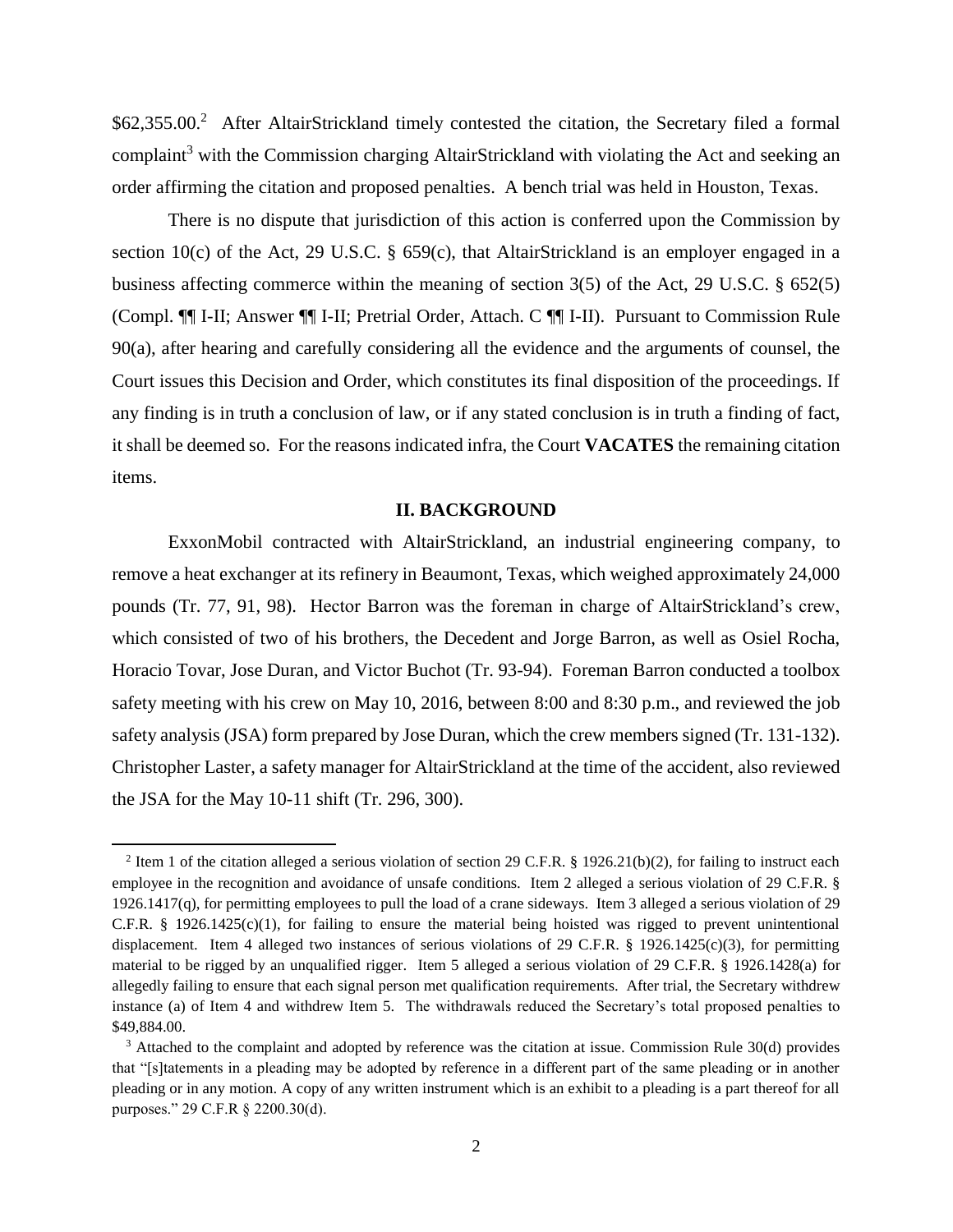At approximately 8:30 p.m., Foreman Barron conducted a 10-minute walkthrough of the planned removal of the heat exchanger, accompanied by the AltairStrickland crew and Exxon's job representative, Derek McDaniel, who signed the work permit for the task. During the walkthrough, Foreman Barron went through the steps for unbolting and taking off the components attached to the heat exchanger and getting it ready for the lift (Tr. 100-102).

During the walkthrough, Foreman Barron noticed a pipe he thought might obstruct the lift. McDaniel told him the pipe would have to be removed by the insulator crew members, who were working in another area of the facility. McDaniel told Foreman Barron the insulators would come by later to remove the pipe. Jose Duran rigged the heat exchanger for the crane lift at approximately 20 minutes before midnight. He also acted as the signalman. When AltairStrickland's crew was ready to make the lift around midnight, the insulators still had not arrived to remove the pipe (Tr. 41-42, 102-104, 112, 117, 217, 224).

Nonetheless, shortly after midnight during the night shift's "lunch" period, AltairStrickland's work crew began lifting the heat exchanger with a LIEBHERR TM 1500 mobile crane, which was operated by B&G Crane Service employee Richard Sicard (Tr. 28, 32). Duran signaled by radio to Sicard to begin the lift. After 5 to 10 minutes, when the load was lifted approximately 2 to 3 feet above the ground, Duran signaled to Sicard to "dog the crane movement off" due to obstacles (Tr. 43). According to Sicard, to dog the crane movement means "lock it down. Stop all movement. . . When you dog it off ...you stop [in] the immediate position." (Tr. 44.)

Duran halted the lift because an obstruction prevented the heat exchanger from moving upward. The crew decided to move the heat exchanger slightly to the west to clear the obstruction and then continue with the lift. Foreman Barron elected to use a "come-a-long"<sup>4</sup> cable and lever (handle) to move the heat exchanger, referred to as bull rigging,<sup>5</sup> clear of the obstruction (Tr. 179-180). According to Sicard, "as you crank or cinch that handle, it tightens up the cable, the rigging. It actually applies pressure to that. That bull rigging system was attached to the bottom of the heat

 $\overline{a}$ 

<sup>&</sup>lt;sup>4</sup> A "come-a-long" means "a mechanical device typically consisting of a chain or cable attached at each end that is used to facilitate movement of materials through leverage." 29 C.F.R. § 1926.1401.

<sup>5</sup> According to AltairStrickland's *HSE Execution Plan* for the ExxonMobil Beaumont facility, "[b]ull rigging refers to using mechanical methods available to relocate/reposition through lifting techniques (rigging methods) site parts and equipment either into or out of a designated area. The same principles apply to bull rigging as normal rigging." (Ex. C-16, p. 18.)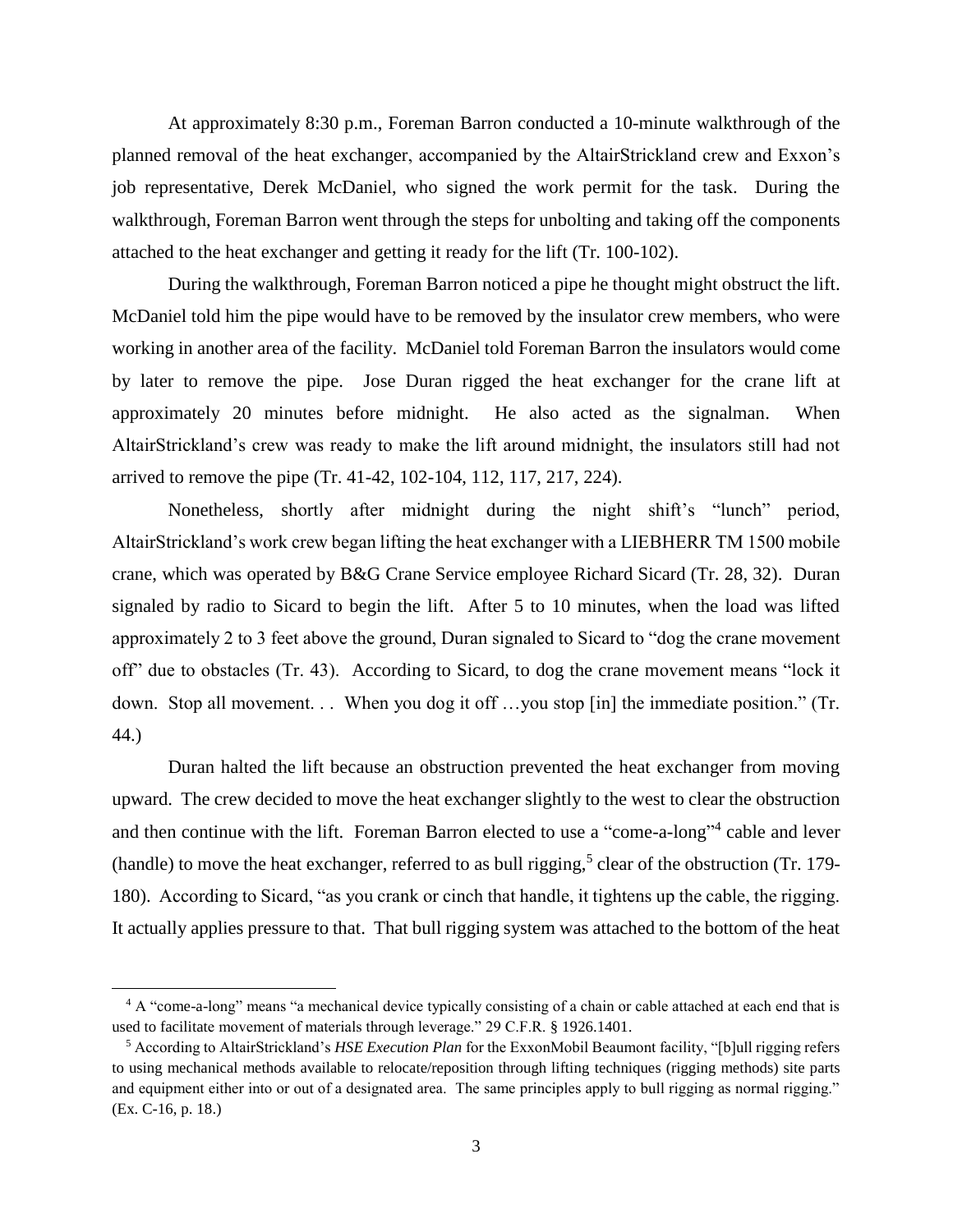exchanger and then anchored to another one of the pipes in the area on the platform where they were working." (Tr. 12-13.)

Foreman Barron was operating the come-a-long, when his brother, the Decedent, volunteered to take over. Using the come-a-long, the heat exchanger was moved a few inches to the west and cleared the obstruction. The Decedent began to unhook the come-a-long from the heat exchanger when suddenly the crew members heard a loud noise and looked around for the source. They saw that a pipe, running parallel to the north side of the heat exchanger, had broken off, striking and injuring Foreman Barron as it fell, and landing on the Decedent (Tr. 179-183, 187-190, 337-338). Emergency services were called, and medics arrived and attempted to treat the Decedent but he died a short time later. (Ex. C-2, p. 6*.*)

# **III. ANALYSIS**

The fundamental objective of the Act is to prevent occupational deaths and serious injuries. *Whirlpool Corp. v. Marshall*, 445 U.S. 1, 11 (1980). However, in the Fifth Circuit, the jurisdiction in which this case arises,<sup>6</sup> "[a]s has often been said, OSHA does not impose strict liability on an employer but rather focuses liability where the harm can in fact be prevented." *Central of Ga. R.R. Co. v. OSHRC*, 576 F.2d 620, 623 (5th Cir.1978). Thus, the Act requires that employers "shall comply with occupational safety and health standards promulgated under this chapter." *Byrd Telcom, Inc. v. Occupational Safety & Health Review Comm'n*, 657 F. App'x 312, 315 (5th Cir. 2016) (quoting 29 U.S.C. § 654(a)(2)). The Commission serves as a "neutral arbiter" between the Secretary and cited employers. *Cuyahoga Valley Ry. Co. v. United Transp. Union*, 474 U.S. 3, 7 (1985). Thus, Congress vested the Commission with the "adjudicatory powers typically exercised by a court in the agency-review context." *Martin v. Occupational Safety and Health Review Comm'n (CF&I Steel Corp.)*, 499 U.S. 144, 151, 154 (1991).

 $\overline{\phantom{a}}$ 

<sup>6</sup> Under the Act, an employer may seek review in the court of appeals in the circuit in which the violation occurred, the circuit in which the employer's principal office is located, or the District of Columbia Circuit. 29 U.S.C. § 660(a). The Secretary may seek review in the circuit in which the violation occurred or in which the employer has its principal office. 29 U.S.C. § 660(b). This case arose in Beaumont, Texas, and the company's corporate office is located in La Porte, Texas (Resp.'s Proposed Findings of Fact and Conclusions of Law; Pretrial Order, Attach. C ¶ 5), both in the Fifth Circuit. "[I]n general, '[w]here it is highly probable that a Commission decision would be appealed to a particular circuit, the Commission has ... applied the precedent of that circuit in deciding the case—even though it may differ from the Commission's precedent.'" *Dana Container, Inc*., 25 BNA OSHC 1776, 1792 n.10 (No. 09- 1184, 2015), aff'd, 847 F.3d 495 (7th Cir. 2017) (citation omitted). Therefore, the Court applies the precedent of the Fifth Circuit in deciding the case, where it is highly probable that a Commission decision would be appealed to.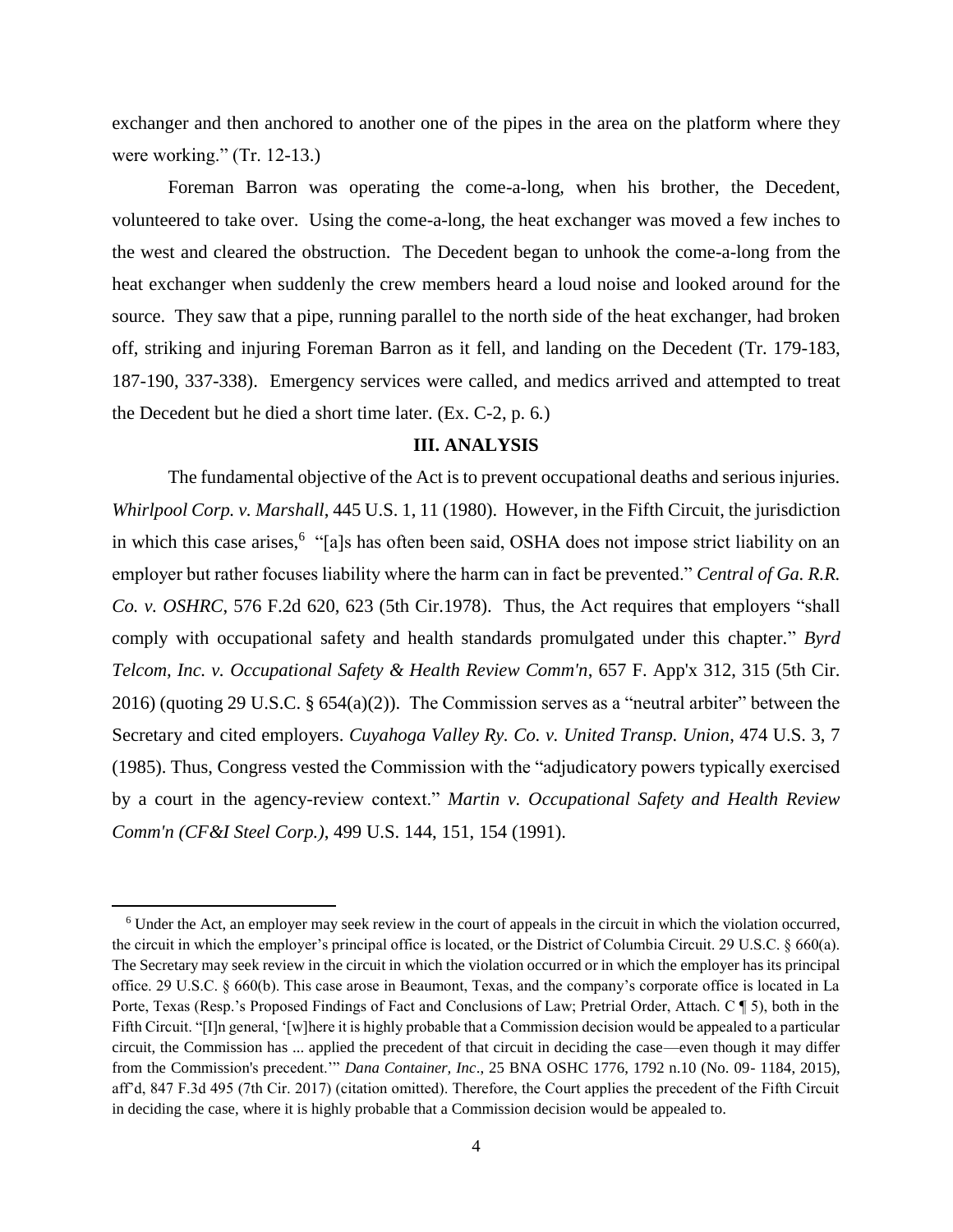As an initial matter, the Secretary and AltairStrickland disagree on whether the heat exchanger struck the pipe at issue, causing it to fall. However, the Court concludes resolution of this disagreement is not dispositive of any issues before the Court since the four items at issue relate to alleged violations of safety training and rigging standards, not standards relating to crane loads striking pipes or other structures. As the Commission has long held, "it is the hazard, not the specific incident that resulted in injury or might have resulted in injury, that is the relevant consideration in determining the existence of a recognized hazard." *Associated Underwater Servs*., 24 BNA OSHC 1248, (No. 07-1851, 2012) (quoting *Arcadian Corp.*, 20 BNA OSHC 2001, 2008 (No. 93-0628, 2004)). *See* also *Kelly Springfield Tire Co., Inc.*, 10 BNA OSHC 1970, 1973 (No. 78-4555, 1982), *aff'd*, 729 F.2d 317 (5th Cir. 1984)); *American Wrecking Corp.*, 19 BNA OSHC 1703, 1707 n.4 (No. 96-1330, 2001) (consolidated) ("Determining whether the standard was violated is not dependent on the cause of the accident."), *aff'd in part, rev'd in part*, 351 F.3d 1254 (D.C. Cir. 2003); *Pressure Concrete Constr. Co.*, 15 BNA OSHC 2011, 2017 (No. 90-2668, 1992) (finding that the employer may not have foreseen the precise circumstances of the accident but generally knew the potential dangers associated with the location where its employees were working).

The Fifth Circuit has held "[t]o support a citation, the Secretary must show by a preponderance of the evidence that: (1) the OSHA standard invoked applies to the cited conditions; (2) the requirements of the standard were not met; (3) employees were exposed to or had access to the hazardous condition; and (4) the employer knew or should have known of the hazardous condition with the exercise of reasonable diligence." *Jacobs Field Servs. N. Am., Inc. v. Perez*, 659 F. App'x 181, 188 (5th Cir. 2016), *cert. denied sub nom. Jacobs Field Servs. N. Am., Inc. v. Hugler*, 137 S. Ct. 2257 (2017).

# **A. Item 1**

The Secretary alleges in Item 1 that AltairStrickland violated section  $1926.21(b)(2)$ , a safety training and education standard, by failing to "instruct each employee in the recognition and avoidance of unsafe conditions and the regulations applicable to his/her environment to control or eliminate any hazards or other exposure to illness or injury." (Compl. Ex. A at 6 of 12). More specifically, the Secretary asserts on or about May 11, 2016, AltairStrickland's "employees were not instructed in the recognition and avoidance of unsafe conditions per company HSE site specific execution plan, exposing employees to struck by hazards." (*Id.*) The cited standard requires the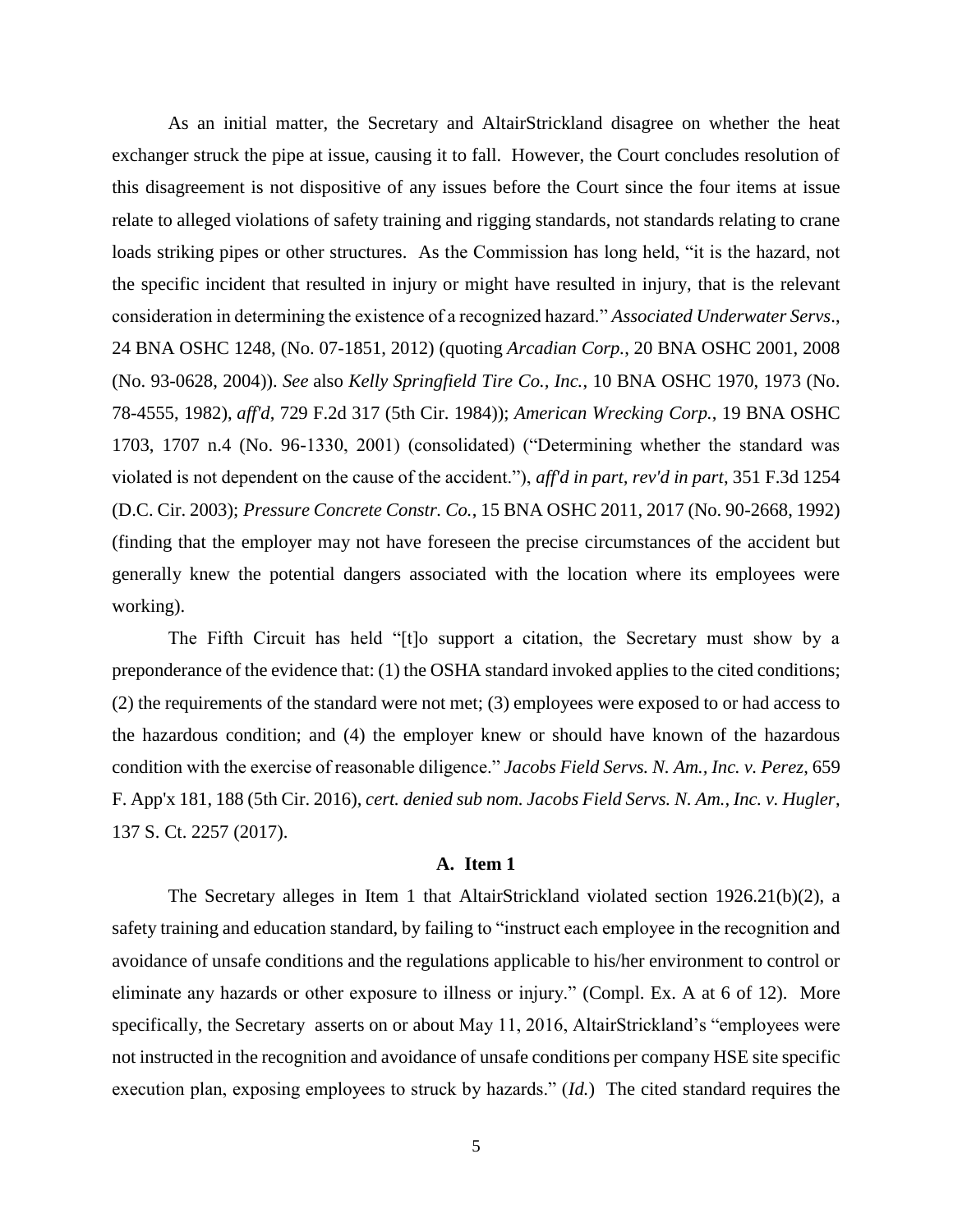employer to "instruct each employee in the recognition and avoidance of unsafe conditions and the regulations applicable to his work environment to control or eliminate any hazards or other exposure to illness or injury." 29 C.F.R. § 1926.21(b)(2).

## *(1) Whether the Cited Standard Applies to the Cited Conditions*

Section 1926.21(b)(2) is found under the general safety and health provisions of subpart C of the construction standards, which sets forth the general requirements for training of employees engaged in construction work activities. At the time of the fatality, AltairStrickland was engaged in construction work activities involving the removal of a heat exchanger at the Beaumont facility. Therefore, the cited standard applies to the cited conditions.

## *(2) Whether the Requirements of the Cited Standard Were Not Met*

The Commission has held that section 1926.21(b)(2) "requires instructions to employees on (1) how to recognize and avoid the unsafe conditions which they may encounter on the job, and (2) the regulations applicable to those hazardous conditions." *Superior Custom Cabinet Co.*, 18 BNA OSHC 1019, 1020 (No. 94-200, 1997), *aff'd without published opinion*, 158 F.3d 583 (5th Cir. 1998). However, section  $1926.21(b)(2)$  does not require the safety instructions "be written as long as the safety rule is clearly and effectively communicated to employees." *Gem Indus., Inc.,* 17 BNA 1861, n. 5 (No. 93-1122, 1996). Item 1 focuses on one specific alleged oversight in AltairStrickland's safety training—it charges the company with failing to provide safety training in bull rigging.

The Secretary argues AltairStrickland violated section 1926.21(b)(2) since Compliance Officer Gomez concluded from the employee interviews "that none of the employees knew of the hazards associated with the use of the 'come-a-long' or bull rigging and the only employee who knew about AltairStrickland's HSE site specific execution plan was the foreman, Hector Barron." (Sec'y's Br. 2) (*citing* Tr. 383-88). The Secretary also asserts Foreman Barron "did not train AltairStrickland's crew about its HSE site specific execution plan" and asserts Foreman Barron admitted "no training had been given on bull rigging to AltairStrickland's crew." (*Id.*) (*citing* Tr. 137-41). The Secretary also asserts one of AltairStrickland's boilermakers "testified that there was no discussion of using bull rigging before the lift of the heat exchanger, that he did not know what bull rigging was before the accident, and that he never received training from Respondent on bull rigging or AltairStrickland's HSE site specific execution plan." (*Id.*) (*citing* Tr. 146, 154-59).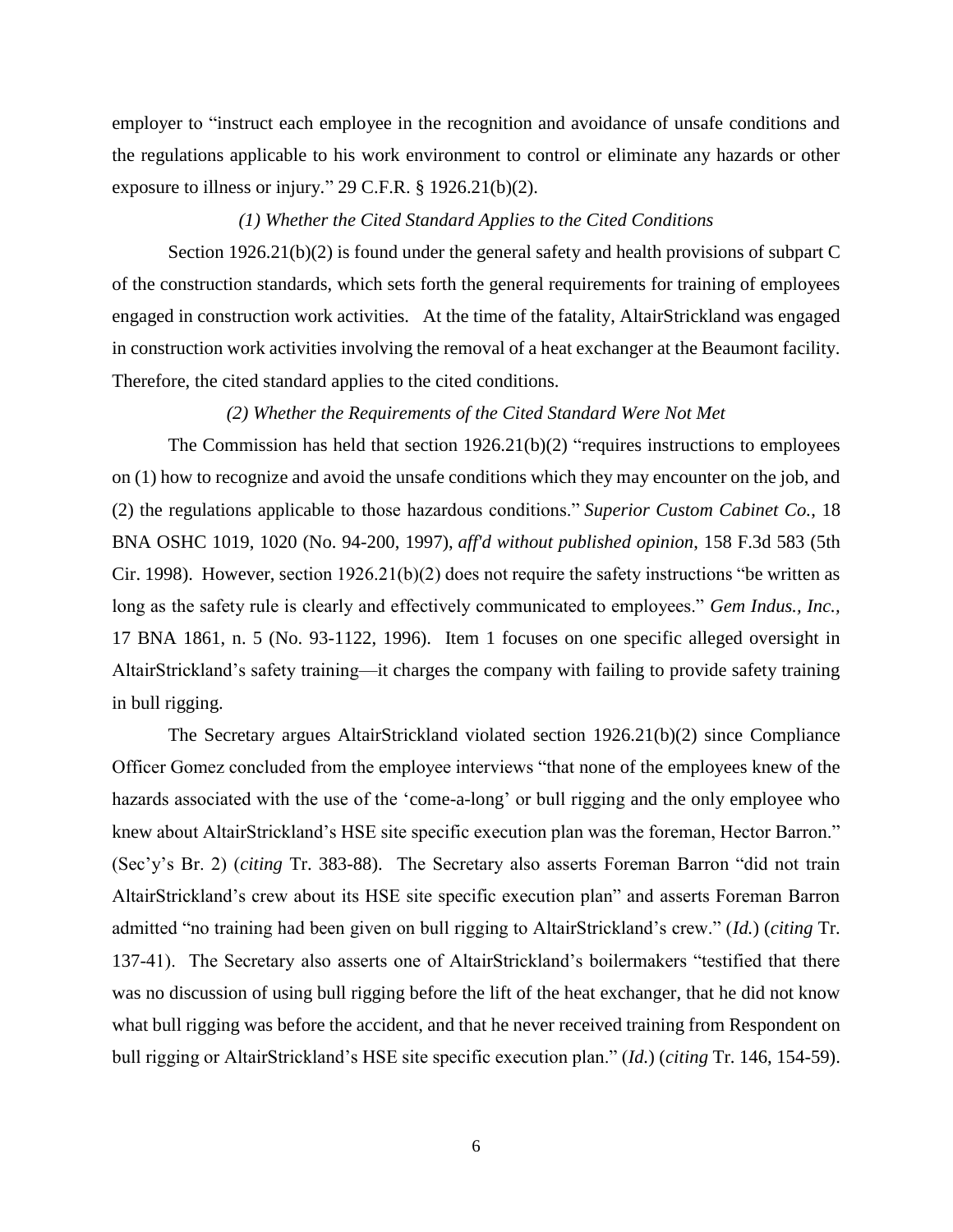AltairStrickland's HSE site specific execution plan provides the following information on

bull rigging:

Bull Rigging

Bull rigging refers to using mechanical methods available to relocate/reposition through lifting techniques (rigging methods) site parts and equipment either into or out of a designated area. *The same principles apply to bull rigging as normal rigging*.

Bull rigging increases the hazards of: line of fire, pinch points, struck by, side loading, and overloading. Due to the increased hazards due to utilizing bull rigging techniques a thorough ASAP [AltairStrickland Safety Analysis Plan] will be conducted when utilizing bull rigging operations.

Bull rigging is a normal part of operations for AS due to the type of work conducted and the space restrictions often faced. Employees engaged for this project have or will receive training for conducting these types of operations. It is the responsibility of site leadership to ensure that any employee engaged in bull rigging has received the appropriate training and has the experience necessary to perform the task.

(Ex. C-16; p. 18) (emphasis added).

It is undisputed bull rigging was not addressed in the JSA discussed at the beginning of the shift, and Foreman Barron did not stop and conduct an ASAP once he determined the crew would use bull rigging to reposition the load (Tr. 138, 154-155). Osiel Rocha, who was working for a different company at the time of the trial but had previously been a boilermaker for AltairStrickland, testified he had not been trained in bull rigging (Tr. 156-157). Thus, the issue is whether AltairStrickland violated section 1926.21(b)(2) if it failed to train its employees in a safety rule not found in the cited standard.

The standards governing rigging are found in *Subpart CC—Cranes and Derricks in Construction.* There is no standard addressing bull rigging and the term is not defined or used in the construction standards. Foreman Barron, in common with the OSHA standards, does not regard bull rigging as requiring separate safety rules from general rigging. "[B]ull rigging is part of rigging." (Tr. 136.) He considered his crew members qualified to perform bull rigging because they had been trained in rigging safety.

Q. Who amongst your crew members do you believe was appropriately trained and had the appropriate experience to perform bull rigging?

A. All my guys.

Q. So what training had been provided on bull rigging?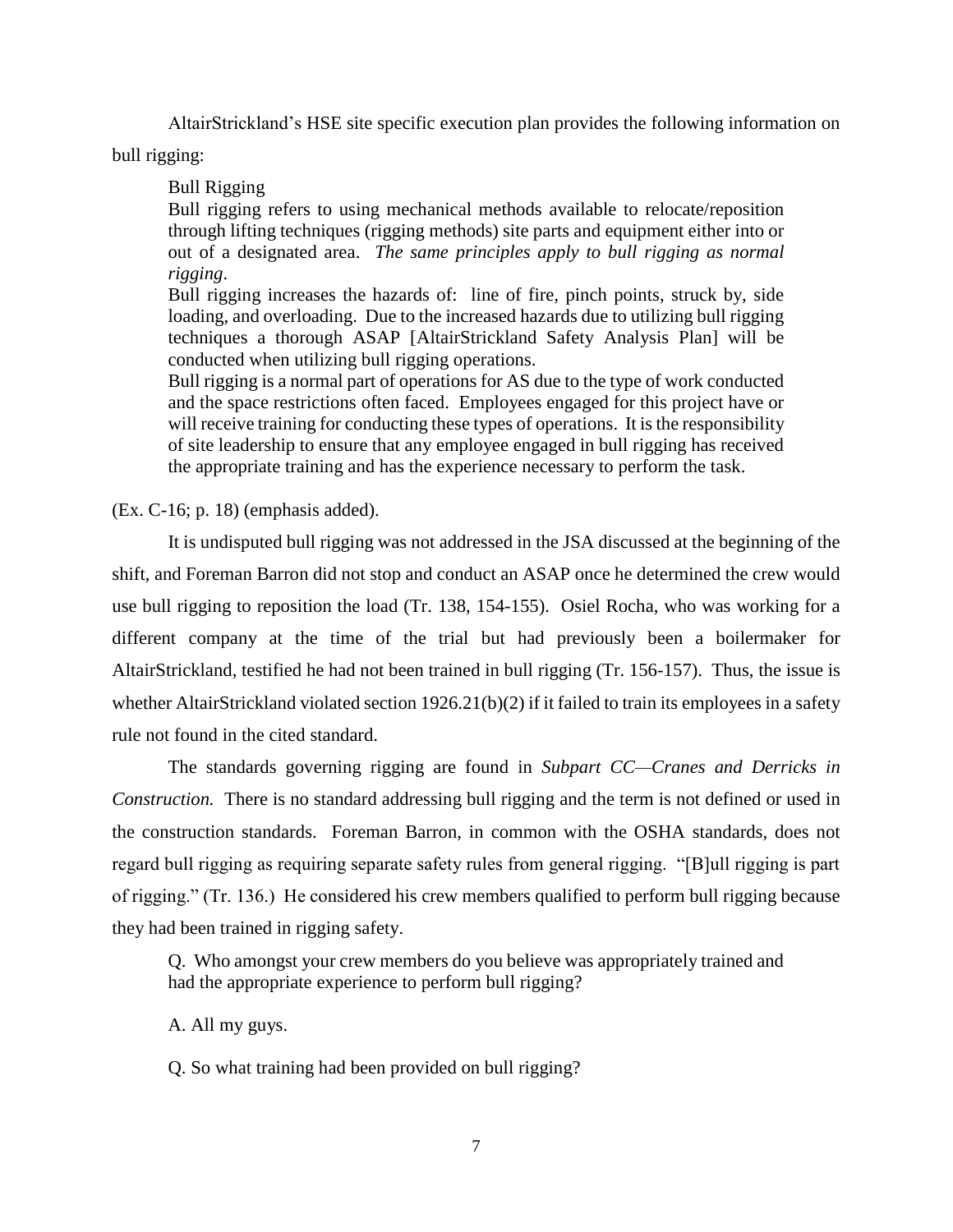A. -- I don't know.

Q. You can't recall any training for bull rigging?

A. No. I mean, it's -- bull rigging is just like I said, part of rigging.

# (Tr. 140-141.)

The Secretary cannot establish AltairStrickland failed to instruct the crew members in the applicable regulations, because no regulation addressing bull rigging, as opposed to rigging, exists. Contrary to Gomez's testimony, OSHA does not enforce private safety plans. The Commission has held, in the context of an excavation case, it is the applicable OSHA standard that triggers the employer's duty to instruct employees "regarding the requirements of that standard," not the employer's safety rules.

[T]he plain language of the cited training provision requires an employer to provide instruction "*in* ... *the regulations applicable* to [each employee's] work environment." 29 C.F.R. § 1926.21(b)(2) (emphasis added). Here, it is undisputed that the "regulation" on which training was required is the excavation standard . . . [and] Bardav was obligated by the training provision to instruct its employees regarding the requirements of that standard. *See O'Brien Concrete Pumping, Inc*., 18 BNA OSHC 2059, 2061 (No. 98-0471, 2000) (affirming § 1926.21(b)(2) violation where employer failed to instruct "employees about the requirements of OSHA's regulations with regard to guarding the [concrete] hopper's point of operation"). In this respect, the applicable regulations—in this case, the excavation standard—trigger the duty to instruct under the cited training provision.

*Bardav, Inc.,* 24 BNA OSHC 2105, 2111 (No. 10-1055, 2014).

It is the Secretary's burden to establish AltairStrickland failed to instruct each of the crew members in the recognition and avoidance of struck by hazards and the applicable OSHA regulations. The Secretary presented no evidence AltairStrickland failed to caution the crew members about struck by hazards. The Secretary concedes AltairStrickland provided safety training relating to cranes, rigging, and signaling to its employees (Tr. 384). Its foremen hold daily toolbox talks with their crews (Tr. 130). All of the AltairStrickland crew members viewed a PowerPoint presentation on crane rigging safety (Ex. R-39). AltairStrickland provided copies of training documentation for the crew members working at the time of the accident, which establish they had received extensive safety training (Ex. R-3 through Ex. R-13). AltairStrickland was under no obligation to provide special instructions to its employees regarding bull rigging. Therefore, the Secretary failed to establish a violation of section 1926.21(b)(2) and Item 1 must be vacated.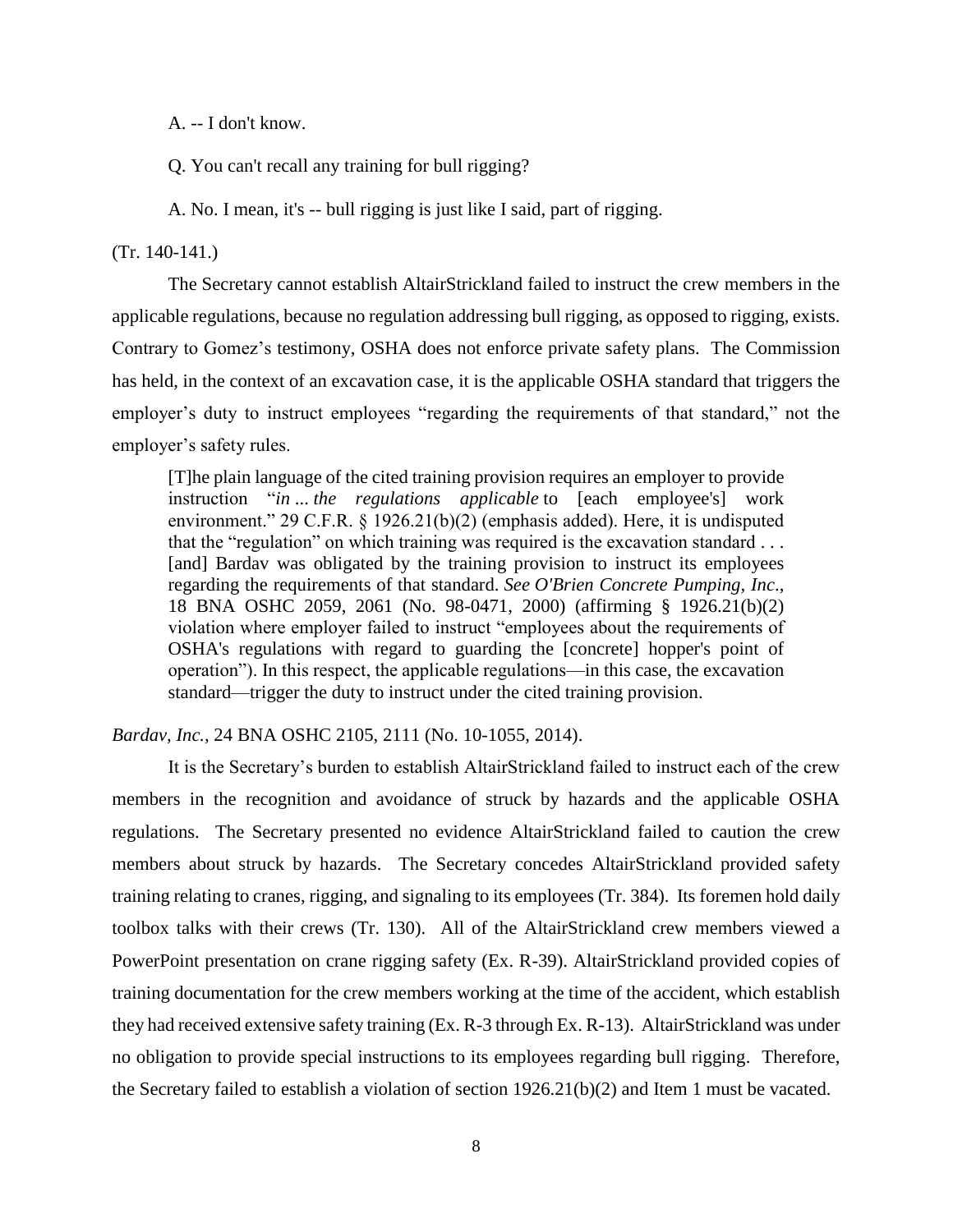#### **B. Item 2**

The Secretary alleges in Item 2 that AltairStrickland violated section 1926.1417(q) because the "equipment was used to drag or pull loads sideways." (Compl. Ex. A at 7 of 12). More specifically, the Secretary asserts that on or about May 11, 2016, the crane "was used to pull a load sideways during a lifting operation, exposing employees to struck-by hazards." (*Id.*) The cited standard mandates the "equipment must not be used to drag or pull loads sideways." 29 C.F.R. § 1926.1417(q).

#### *(1) Whether the Cited Standard Applies to the Cited Conditions*

Section 1926.1417 is found under the Cranes and Derricks in Construction provisions of subpart CC of the construction standards. At the time of the fatality, a crane was being used in the removal of the heat exchanger at the worksite. Therefore, the cited standard applies to the cited conditions.

## *(2) Whether the Requirements of the Cited Standard Were Not Met*

The Secretary argues, "[t]he evidence at trial established that the *crane* was used to pull the heat exchanger sideways during the lift." (Sec'y's Br. 8) (emphasis added). The Court does not agree with the Secretary. As AltairStrickland correctly points out, the crane did not pull the heat exchanger sideways; rather, as the heat exchanger was suspended after the crane operator dogged the crane movement, Foreman Barron attached a come-a-long to the load and used the come-a-long to move the heat exchanger a few inches to clear the obstruction.<sup>7</sup> The "equipment" referenced in the standard is the "equipment covered by this subpart," 29 C.F.R. § 1926.1401, which is "*power-operated* equipment, when used in construction, that can hoist, lower and horizontally move a suspended load," including "mobile cranes" such as the one at issue here. 29 C.F.R. § 1926.1400(a). The standard expressly excludes "[m]achinery that hoists by using a comea-long or chainfall." 29 C.F.R. § 1926.1400(b)(1). Thus, the "equipment" referenced in the cited standard is the crane, not the come-a-long attached to it. Therefore, the Secretary has failed to

l

<sup>7</sup> The Secretary asserts dogging the crane involves moving the load incrementally: "Gomez testified that from the interviews he conducted, AltairStrickland's crew directed the crane operator to boom up, hold, boom up, hold, boom down, hold, boom up, hold, etc. This caused the heat exchanger to move sideways." (Sec'y's. Br. p. 3). Both the Secretary and his compliance officer are incorrect. As indicated *supra*, the crane operator explained that to "dog the crane" means "to lock it down. Stop all movement." (Tr. 44.)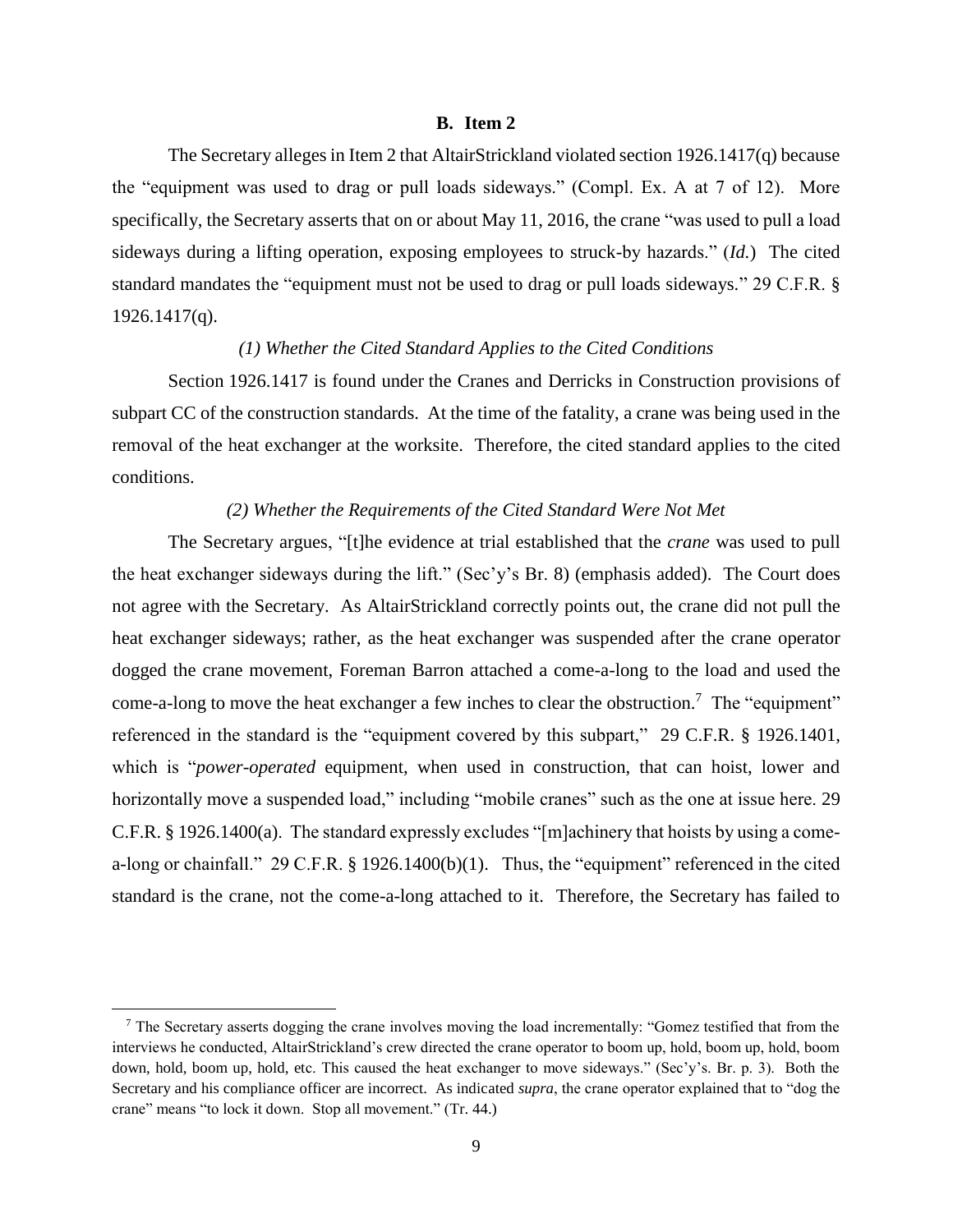establish a violation since he failed to establish AltairStrickland used "equipment," as defined by section 1926.1400, to drag or pull the load sideways.<sup>8</sup> Thus, Item 2 must be vacated.

## **C. Item 3**

The Secretary alleges in Item 3 that AltairStrickland violated section  $1926.1425(c)(1)$ because it "did not make sure that the materials being hoisted when employees were hooking, unhooking, or guiding the load were rigged to prevent unintentional displacement." (Compl. Ex. A at 8 of 12). More specifically, the Secretary asserts that on or about May 11, 2016, AltairStrickland "did not ensure that the E-17 exchanger was rigged to prevent unintentional displacement, exposing employees to struck-by hazards." (*Id.*) The cited standard in relevant part mandates when employees are engaged in hooking, unhooking, or guiding the load, or in the initial connection of a load to a component or structure and are within the fall zone, "[t]he materials being hoisted must be rigged to prevent unintentional displacement." 29 C.F.R. § 1926.1425(c)(1).

# *(1) Whether the Cited Standard Applies to the Cited Conditions*

Section 1926.1425(c) sets requirements when employees are engaged in hooking, unhooking, or guiding the load. It is undisputed AltairStrickland was engaged in guiding the heat exchanger, which was required to be rigged to prevent unintentional displacement. Therefore, the cited standard applies to the cited conditions.

## *(2) Whether the Requirements of the Cited Standard Were Not Met*

The Secretary argues the cited standard was violated because Compliance Safety and Health Officer Gomez "testified that the rigging on the heat exchanger led to the unintentional displacement of the heat exchanger, which led to other things, including the heat exchanger hitting the pipe that came crashing on the platform and crushed [the Decedent] and hit Hector Barron." (Sec'y's Br. 9) (*citing* Tr. 405-07, Ex. C-37). The Secretary appears to conflate the fall zone of the load, which is what the standard addresses, with the fall zone of the pipe.

l

<sup>8</sup> The Secretary also alleges Sicard's operation of the crane caused the heat exchanger to move. *See* Secretary's Br. 4 (*citing* Tr. 189). The Court finds no merit in this argument. While it is true Foreman Barron testified Sicard was making big movements with the heat exchanger, it is clear Barron was referring to events *before* the come-a-long was attached to the heat exchanger and the "big movements" were the reason Foreman Barron decided to use the come-along. "[A]ll I'm worried about is shifting it over because the crane operator, he just – he couldn't do soft and gentle moves, what we needed to get it out of there. It was just -- he was just doing big, big movements and I -- we stopped, and I just proceeded to shifting it over, you know." (Tr. 189.) Further, Sicard credibly testified he never moved the load once he was instructed by Duran to "dog" the crane. (Tr. 75.) The Court credits this testimony.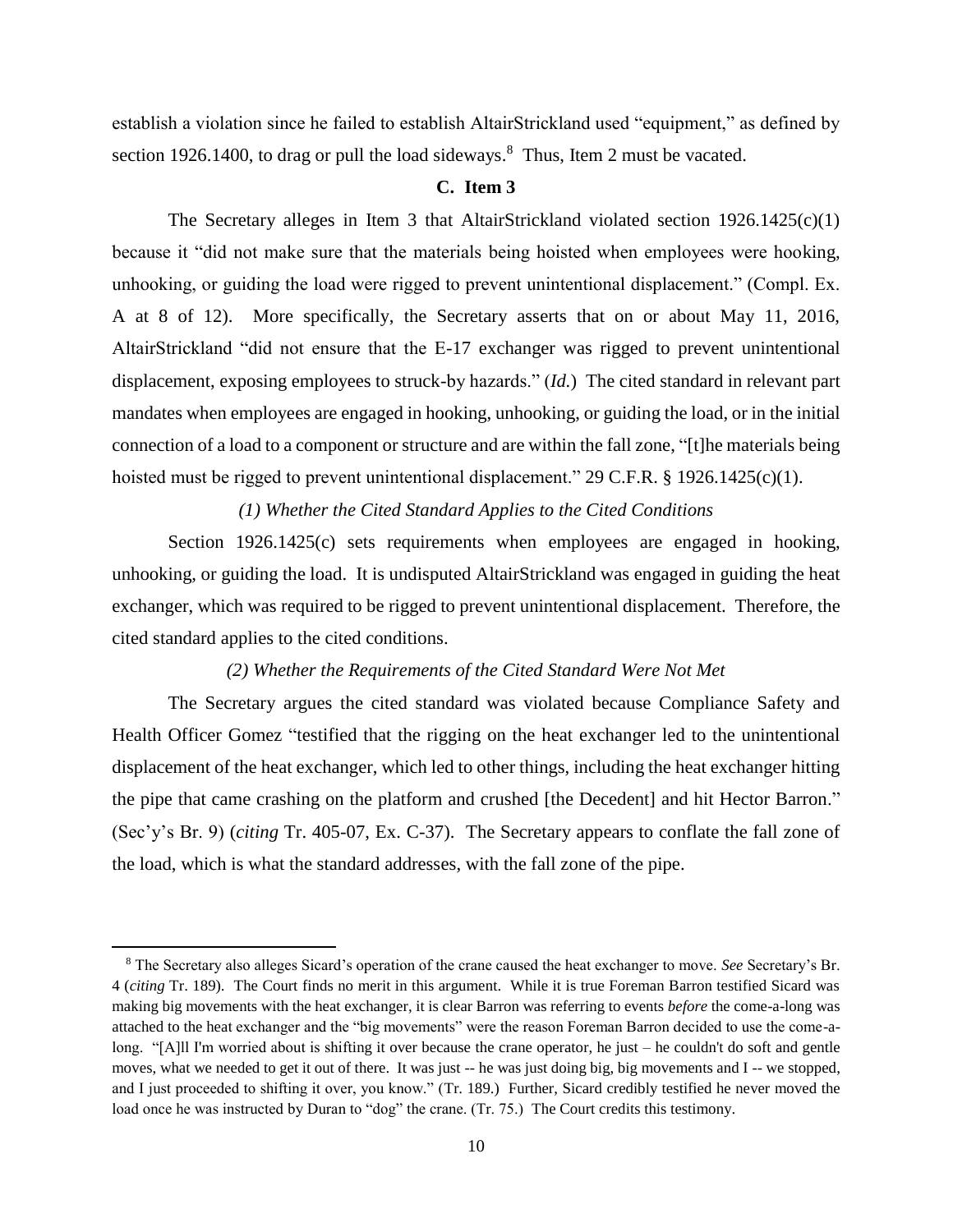The "fall zone" is "the area (including but not limited to the area directly beneath the *load*) in which it is reasonably foreseeable that partially or completely suspended materials could fall in the event of an accident." 29 C.F.R. § 1926.1401 (emphasis added). The heat exchanger was suspended 2 to 3 feet above the ground at the time the pipe fell (Tr. 251). As noted *supra*, the slight westward movement of the heat exchanger using the come-a-long was intentional and there is no evidence the heat exchanger was improperly rigged. When asked, "Are you aware of any defects of the equipment or the actual application of the rigging?" Gomez responded, "I did not inspect the rigging equipment." (Tr. 475.)

The preamble to the cited standard indicates it "addresses the hazards posed to employees from being struck or crushed by the *load*." *Cranes and Derricks in Construction*, 75 Fed. Reg. 47906-01 (August 9, 2010) (emphasis added). The preamble also explains that paragraph (c)(1) "requires that the load be rigged to prevent unintentional displacement, so that workers in the fall zone are less likely to be struck by *shifting* materials." (*Id.*) (emphasis added). Therefore, the struck by hazard contemplated by the standard is that of being struck by the "shifting materials." AltairStrickland was not required to anticipate the fall zone of the pipe. Thus, the Secretary has failed to establish AltairStrickland violated the terms of the standard. Item 3 must be vacated.

#### **D. Item 4**

The Secretary alleges in Item 4 that AltairStrickland violated section  $1926.1425(c)(3)$ because "[t]he materials were not rigged by a qualified rigger." (Compl. Ex. A at 9 of 12). More specifically, the Secretary asserts that on or about May 11, 2016, AltairStrickland "bull rigging was performed by an employee who was not a qualified rigger, exposing employees to struck-by hazards." *(Id.)* The cited standard in relevant part mandates when employees are engaged in hooking, unhooking, or guiding the load, or in the initial connection of a load to a component or structure and are within the fall zone, "[t]he materials must be rigged by a qualified rigger." 29 C.F.R.  $\S$  1926.1425(c)(3).

# *(1) Whether the Cited Standard Applies to the Cited Conditions*

As indicated supra, section 1926.1425(c) sets requirements when employees are engaged in hooking, unhooking, or guiding the load. It is undisputed AltairStrickland was engaged in guiding the heat exchanger, which was required to be rigged by a qualified rigger. Therefore, the cited standard applies to the cited conditions.

*(2) Whether the Requirements of the Cited Standard Were Not Met*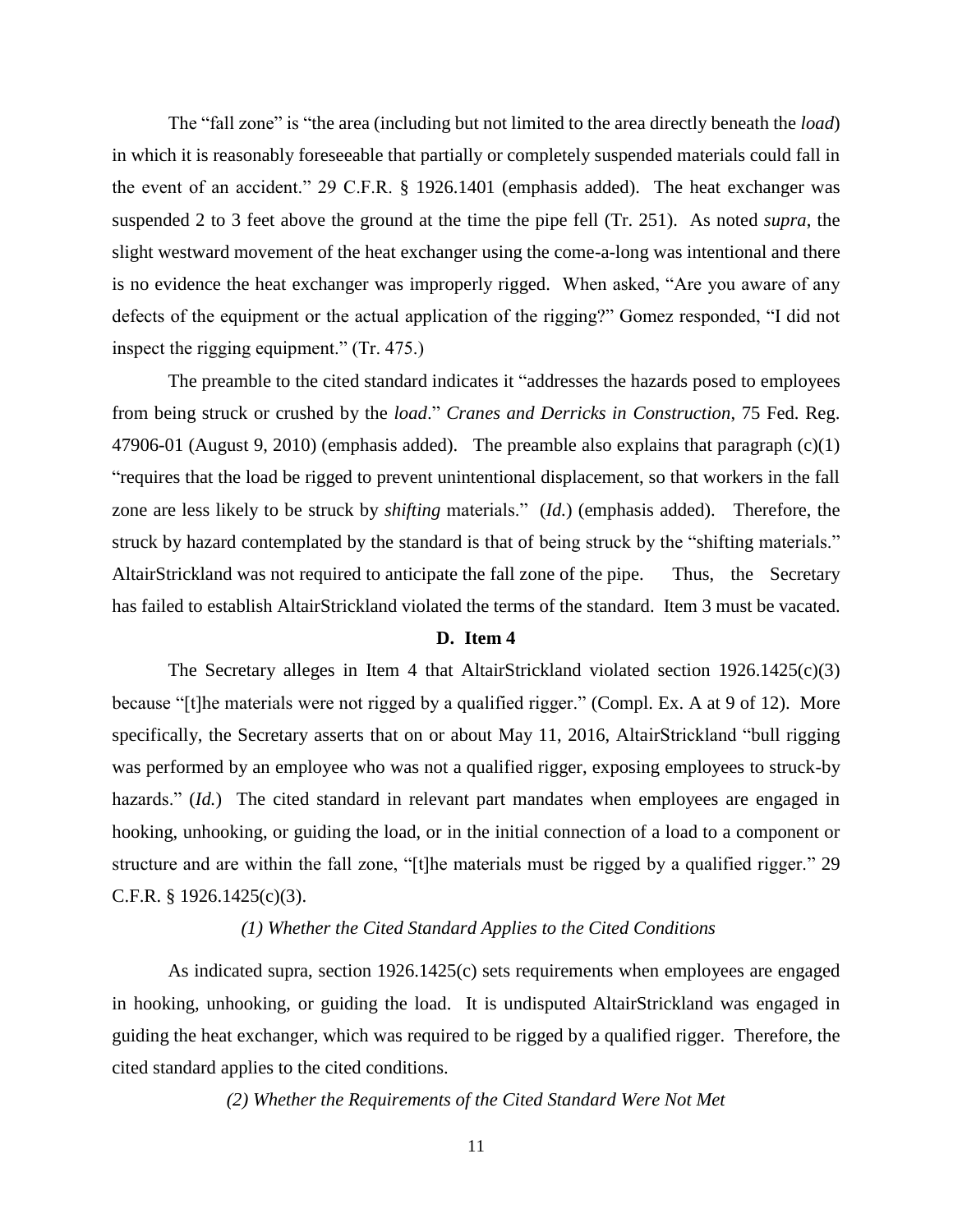The Secretary contends AltairStrickland violated the cited standard because "bull rigging was used where nobody was qualified to do bull rigging." (Sec'y's Br. 9.) Gomez, based on interviews, identified the Decedent as the crew member who performed the bull rigging (Tr. 412). AltairStrickland safety manager Christopher Laster testified he observed the Decedent attach the come-a-long to the heat exchanger (Tr. 333-334). Osiel Rocha stated he was not in a position at the time of the rigging to see who attached the come-a-long to the heat exchanger (Tr. 158-159). Crane operator Richard Sicard likewise could not see who attached the come-a-long (Tr. 81).

Foreman Barron testified he attached the come-a-long to the heat exchanger (Tr. 179-181). Jose Duran corroborated the foreman's testimony (Tr. 2514). Foreman Barron stated that after he had attached the come-a-long and started cranking it, the Decedent stepped in and took over.

[H]e volunteered to do it, but since I had already attached it, I started cranking and cranking, maybe once or twice. And then he's just like, let me do it, let me do it. I mean, he was always looking out -- he was always saying, you know, kidding around or whatnot, hey man, you're the boss, you shouldn't be working, let me do it.

# (Tr. 182-183.)

This comports with Laster's testimony. Despite testifying earlier that the Decedent had attached the come-a-long, Laster stated he saw Foreman Barron operating the come-a-long and recounted the Decedent taking over in striking similar language to that of Foreman Barron. "And the next thing you know, [the Decedent] come and say, move, get out of the way, let me do it. You're the boss, you know, I got this. Move out of the way. And [the Decedent] started pulling on the come-a-long." (Tr. 338). The Court credits Foreman Barron's testimony that he was the person who attached the come-a-long to the heat exchanger. As the person who performed the task, he is in the best position to accurately recall the events. Therefore, it is Foreman Barron's qualifications as a rigger that is at issue.

A "qualified rigger" is "a rigger who meets the criteria for a qualified person." 29 C.F.R. § 1926.1401. A "qualified person" is "a person who, by possession of a recognized degree, certificate, or professional standing, or who by extensive knowledge, training and experience, successfully demonstrated the ability to solve/resolve problems relating to the subject matter, the work, or the project." (*Id.*)

Foreman Barron had received the National Center for Construction Education & Research (NCCER) certification as a boilermaker, which includes the rigging module (Ex. R-3; Tr. 206).